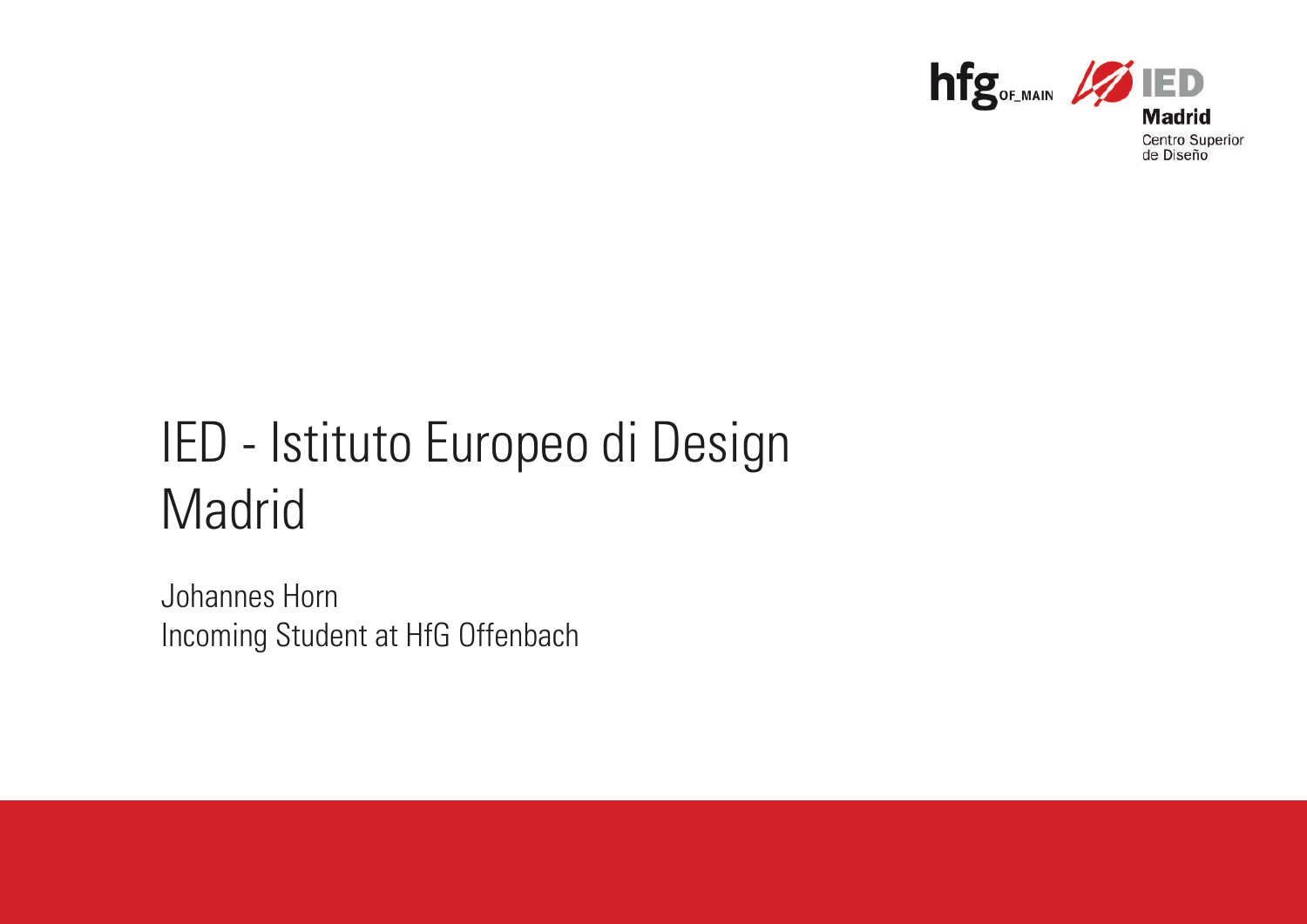## University and Studies



- . IED Istituto Europeo di Design, private university based in Italy, Spain and Brazil
- . Degrees in Graphic, Product, Interior and Fashion Design

. IED Madrid:

- Palacio de Altamira the center of Madrid (Callao)
- photo studios, small library, cafes / restaurants in walking distance
- FabLab (workshop, 3D printers, laser cutter, milling machine, screen print, spray booth etc.) in San Isidrio (30 minutes by metro)

. Example Graphic Design:

- *Bachelor of Arts with Honours* in 4 years (240 ECTS)
- illustration, photography, video, media, editorial, branding / digital design,
- web, theory classes (e.g. art and design history, design basics, perception theories)
- course of studies with designated schedules of 30 ECTS per semester, mandatory attendance
- exchange programs during 5th / 6th semester, classes held in Spanish
- job-related projects with colaborating companies, institutions, contests, internal events
- high workload, commitment and motivation required for high outcome (portfolio, recommendations, etc.)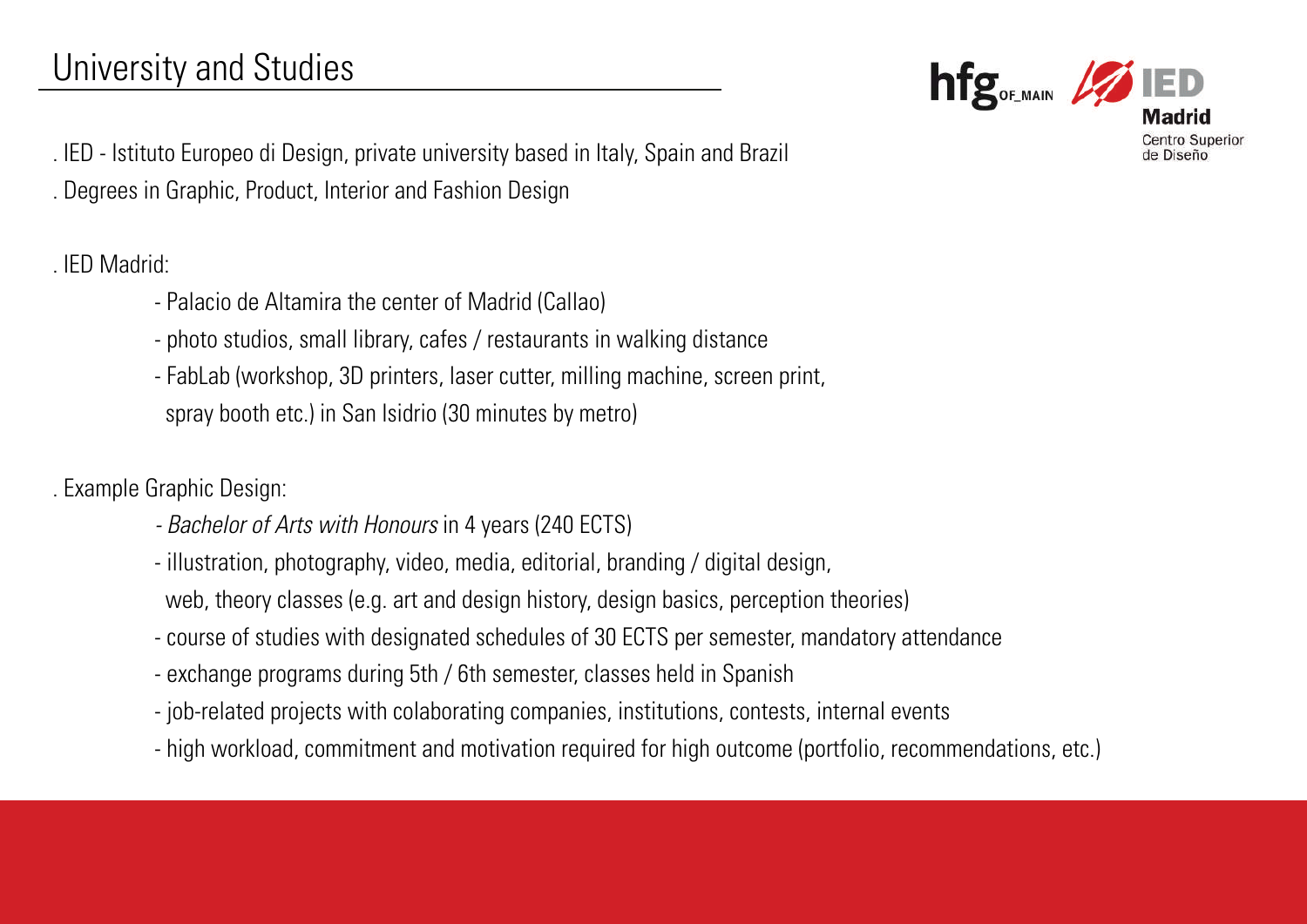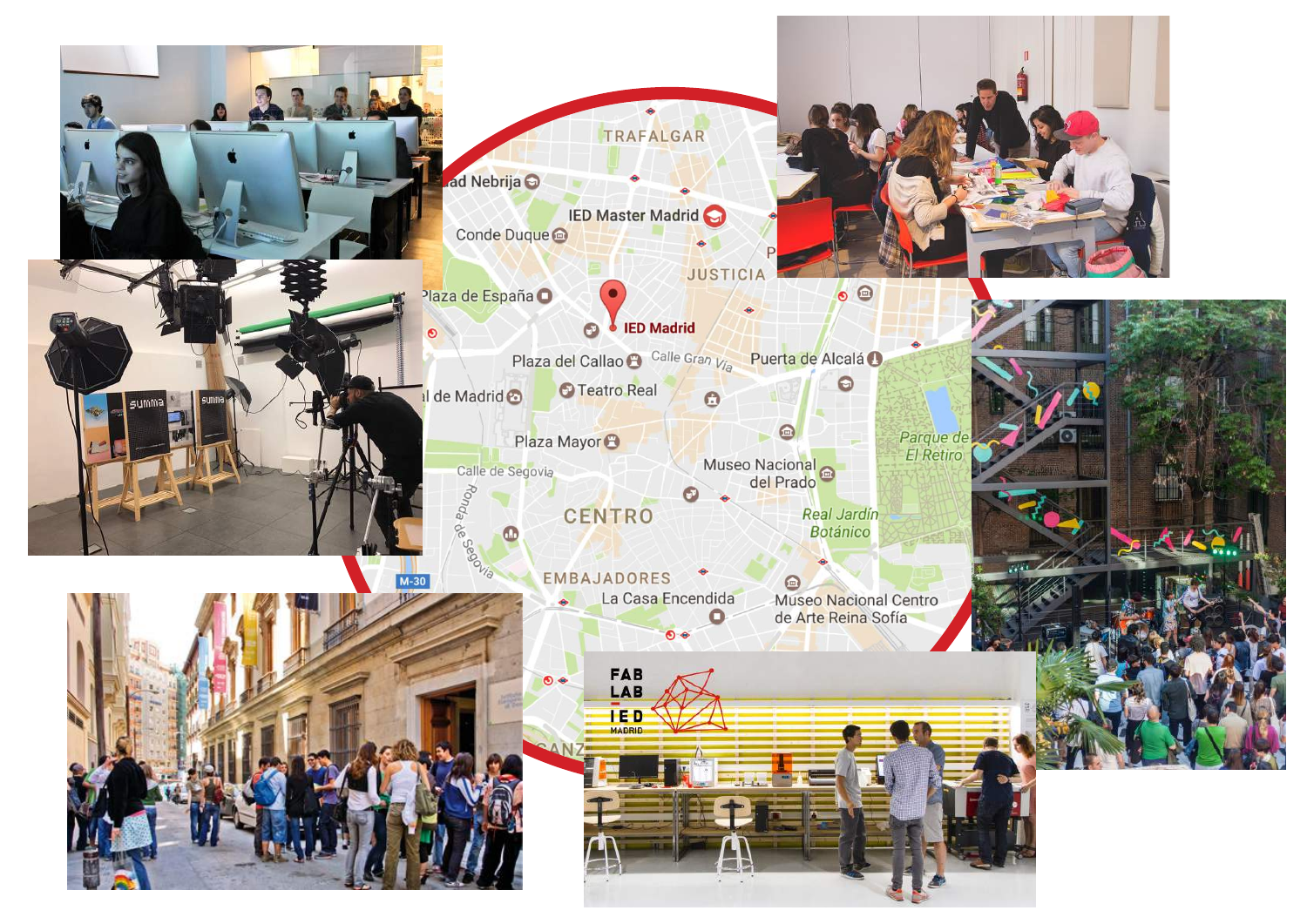## Madrid and Spain



- . living expenses depend on the infrastructure of the respective neighborhood
	- shared appartment: starting from 300 Euro / month
	- groceries: slightly more expensive (only small supermarkets in the city center)
	- going out / dining out: cheaper than in Germany

. various cultural und free time activities:

- museums (e.g. Prado, Reina Sofia, Thyssen-Bornemisza)
- cultural centers (e.g. Matadero Madrid, Casa Encendida, Prado MediaLab)
- architecture and public spaces (historic neighborhoods, palaces, etc.)
- parks / recreation (e.g. Retiro, Madrid Rio, Casa del Campo, Sierra)
- excursions (e.g. Toledo, Segovia, Ávila, Aranjuez)
- night life (bars, clubs, theaters, musicals, shows, concerts)
- markets, festivals, events, etc.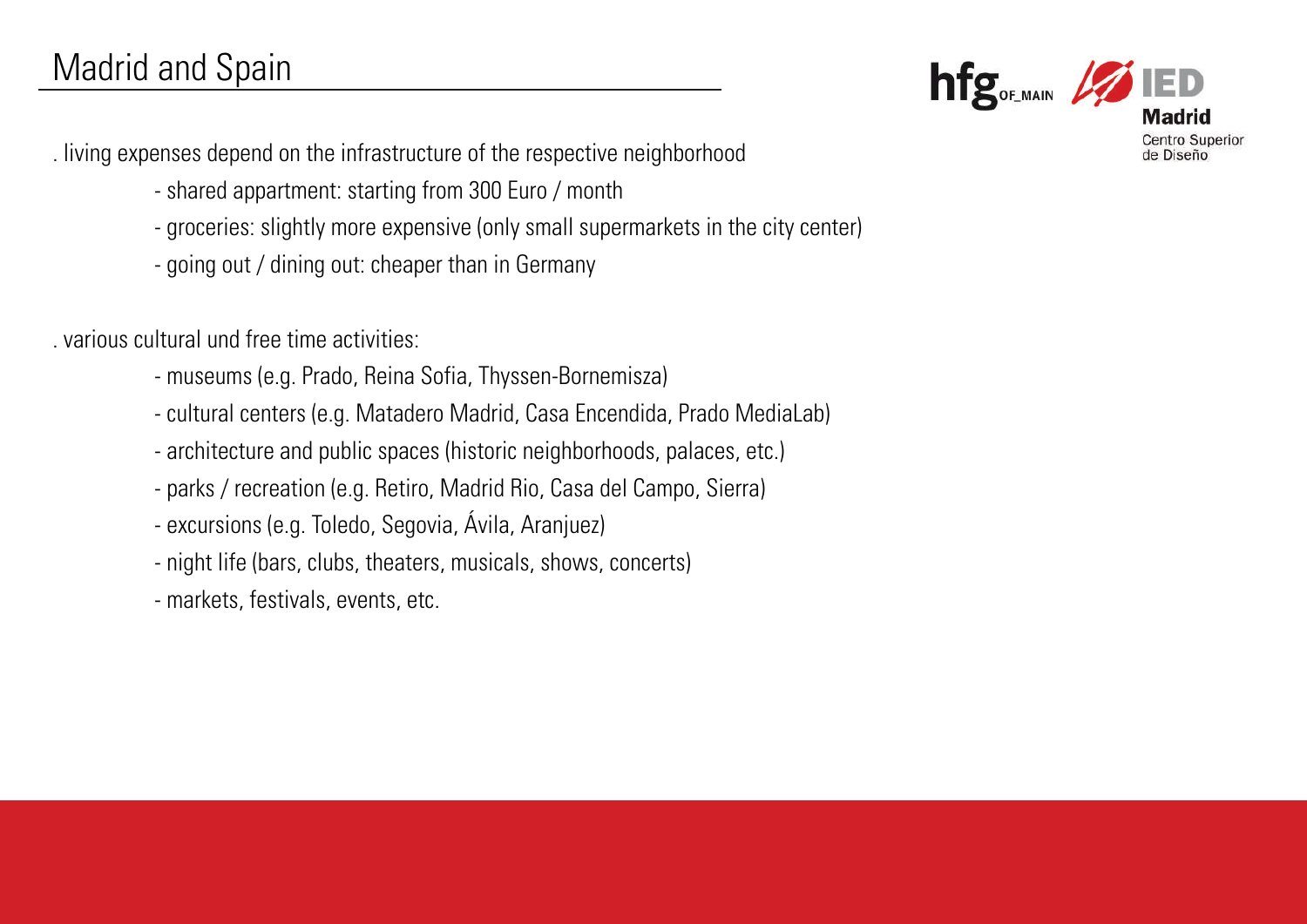